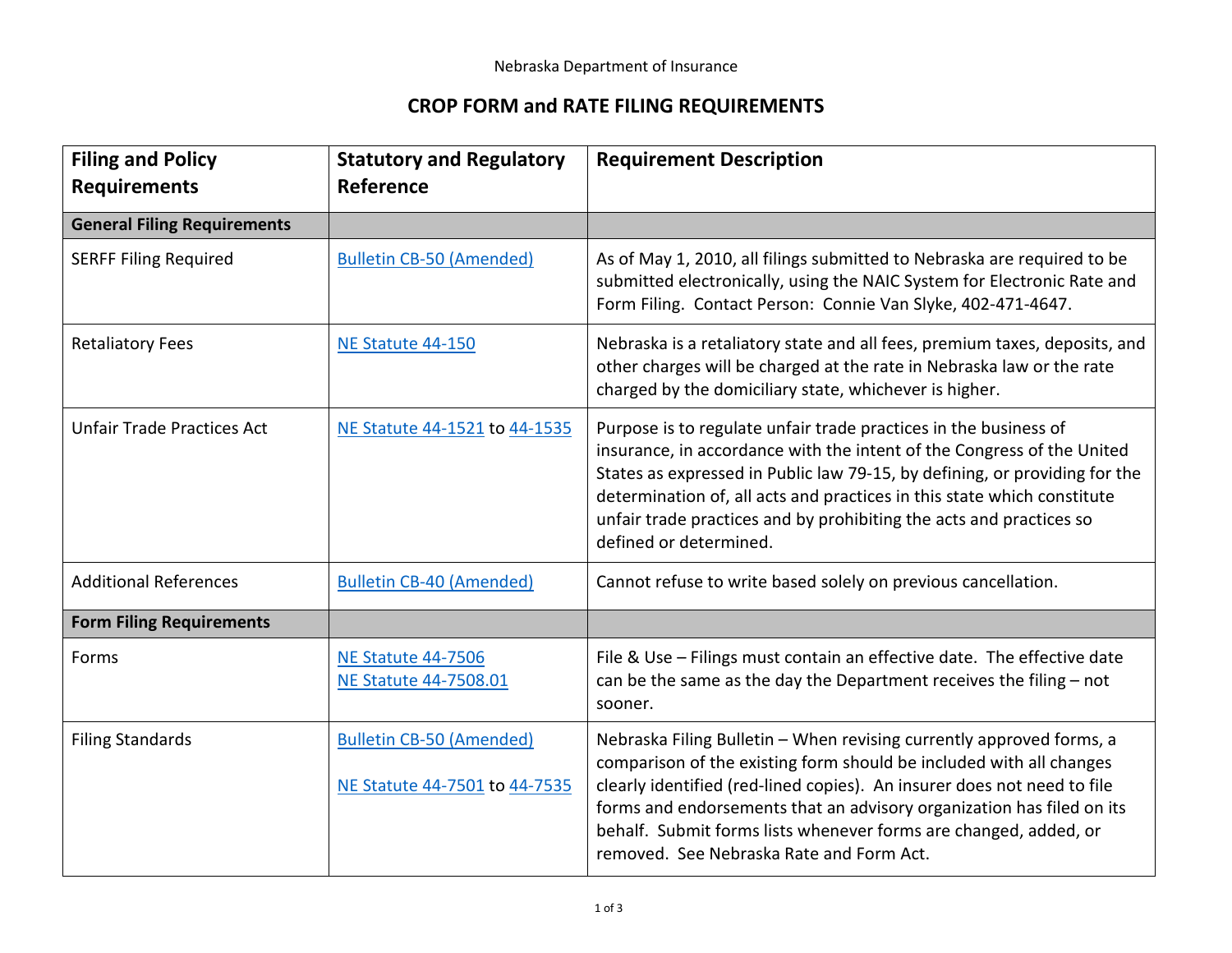| <b>Form Filing Requirements (cont.)</b>                                       |                                                        |                                                                                                                                                                                                                                                                                                                                                                                                                                                                       |
|-------------------------------------------------------------------------------|--------------------------------------------------------|-----------------------------------------------------------------------------------------------------------------------------------------------------------------------------------------------------------------------------------------------------------------------------------------------------------------------------------------------------------------------------------------------------------------------------------------------------------------------|
| <b>Filing and Policy</b><br><b>Requirements</b>                               | <b>Statutory and Regulatory</b><br>Reference           | <b>Requirement Description</b>                                                                                                                                                                                                                                                                                                                                                                                                                                        |
| Arbitration                                                                   | <b>NE Statute 25-2602</b>                              | Uniform Arbitration.                                                                                                                                                                                                                                                                                                                                                                                                                                                  |
| Nebraska Property & Liability<br><b>Insurance Guaranty Association</b><br>Act | NE Statute 44-2401 to 44-2418                          | Provides a method for the payment of certain claims against insolvent<br>insurance companies, as defined in sections 44-2401 to 44-2418 to<br>avoid unnecessary delay in payment of such claims, to avoid financial<br>loss to claimants or to policyholders, to assist in the detection and<br>prevention of insurer insolvencies, and to provide an association of<br>insurers against which the cost of such protection may be assessed in an<br>equitable manner. |
| <b>Cancellation &amp; Non-Renewal</b>                                         | NE Statute 44-522                                      | Sixty-day notice is required for cancellation or non-renewal.<br>Ten-day notice is required for non-payment of premium.                                                                                                                                                                                                                                                                                                                                               |
| Loss Settlement                                                               | <b>Bulletin CB-94</b><br>Title 210, Chapter 60         | Unfair Property and Casualty Settlement Practices Rule.                                                                                                                                                                                                                                                                                                                                                                                                               |
| Fraud & Misrepresentation                                                     | NE Statute 44-358                                      | Polices; misrepresentations; warranties; conditions, effect.                                                                                                                                                                                                                                                                                                                                                                                                          |
| <b>Rate Filing Requirements</b>                                               |                                                        |                                                                                                                                                                                                                                                                                                                                                                                                                                                                       |
| Rates                                                                         | <b>NE Statute 44-7506</b><br><b>NE Statute 44-7508</b> | File & Use - Filings must contain an effective date. The effective date<br>can be the same as the day the Department receives the filing - not<br>sooner.                                                                                                                                                                                                                                                                                                             |
| Pricing                                                                       | NE Statute 44-354                                      | Policies; special fees are prohibited.                                                                                                                                                                                                                                                                                                                                                                                                                                |